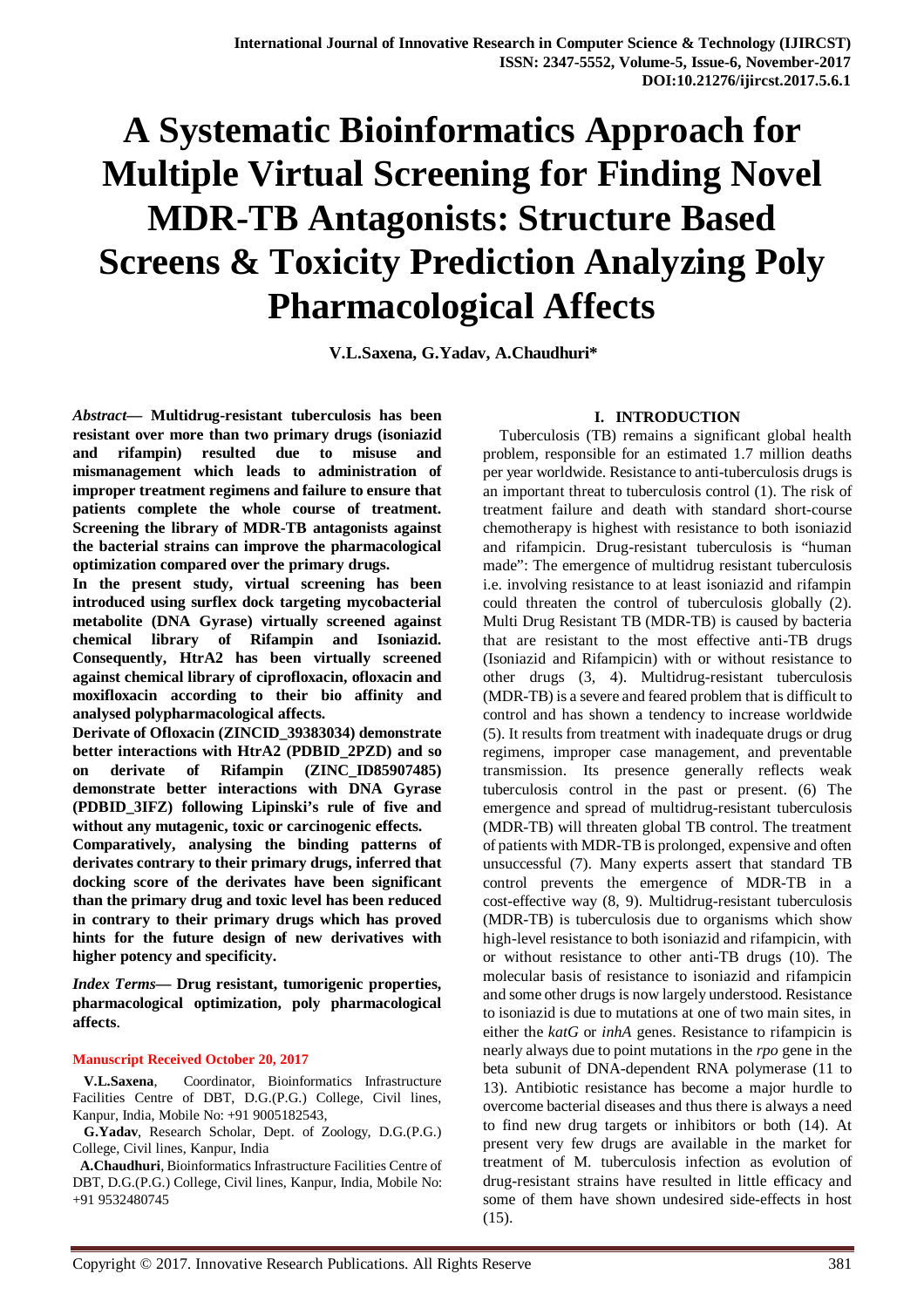Most well-known bacterial drug target DNA Gyrase (tetramer A2B2 protein) has been encoded by gyrB-gyrA, which has been used to catalyse negative supercoiling of DNA and essential for efficient DNA replication, transcription and recombination (16). The subunit A (90 to 100 kDa, depending on the bacterial species) carries the breakage-reunion active site, whereas the subunit B promotes ATP hydrolysis, needed for energy transduction. It appears that DNA Gyrase is the sole topoisomerase drug target in Mycobacterium tuberculosis. The absence of a homologue in eukaryotic cells makes Mtb-DNA Gyrase an attractive target for small molecule inhibitors with the potential to have broad antibacterial activity (17, 18).

The serine protease HtrA2 belongs to the high-temperature requirement protein family, which contain a trypsin-like protease domain and a regulatory C-terminal PDZ domain (20). HtrA2 is imported into mitochondria by a mitochondrial targeting sequence and is then inserted into the inner mitochondrial membrane. A mature form is generated by proteolysis close to the trans membrane domain and resides within the inner mitochondrial space (21). HtrA2 are synthesized as precursor proteins with N-terminal mitochondrial localization signal peptides that are removed during maturation in the mitochondria to expose their N-terminal IBM. However, very little is known about the protease activity or substrates of Omi/HtrA2 after its release from the mitochondria during cell death (22). High temperature requirement A (HtrA2) is a mammalian serine protease that resides in the mitochondria of healthy cells, but apoptotic stimuli cause it to be released into the cytoplasm, where it binds the inhibitor of apoptotic proteins. This results in proteolytic degradation of these inhibitor proteins and in the following activation of the caspase cascade mechanism. HtrA2 is also involved in caspase-independent cell death through its serine protease activity exerted directly on specific targets.  $(23-25)$ 

## **II. METHODOLOGY**

## *A. Protein structure retrieval and active site prediction*

The structure and sequence of HtrA2 (PDB ID: 2PZD) and DNA Gyrase (3IFZ) present in mycobacterium tuberculosis are retrieved from RCSB Protein Data Bank (http://www.rcsb.org) which have been selected for active site predictions through protomol generation and molecular docking of the protein models have been validated, optimized and purified by removing ligands and other hetro-atoms (water,ions,etc).

# *B. Substrate selection*

The three dimensional chemical structures of Rifampin, Isoniazid and its derivatives along with commercially available anti MDR-TB drugs such as ciprofloxacin, moxifloxacin, and ofloxacin are retrieved from zinc database and Drug bank (http://www.drug bank.cal) (table-4).The optimization of ligand structures are carried out from Sybyl software .Further, the Rifampin, Isoniazid, Ciprofloxacin, Moxifloxacin, Ofloxacin and its 230 derivatives are evaluated to give their molecular properties using Osiris property explorer (27).

## *C. Molecular Docking and Screening*

Derivatives of Rifampin and Isoniazid along with their reference ligands are docked into active site of DNA Gyrase and HtrA2 proteins using Sybyl Software. Screening has been carried out on the basis of subset preparation of primary drug and its derivates based on surflex Docking using Sybyl software. Fifty independent docking runs were performed for each ligand. Further protein ligand complex has been optimized and Hydrogen bond interaction between the derivate with the hydrophobic amino acid residual constituent of the target being analysed.

## *D. Statistical Analysis*

The statistical analysis of the binding energy of the best molecules of Rifampin, Isoniazid , Ciprofloxacin, Moxifloxacin, Ofloxacin and its derivatives are being conducted using Sybyl software. The selected ten derivates form the reference primary drugs have shown the lowest binding energy against each of the protein models being selected for the analysis.

## **III. RESULTS AND DISCUSSION**

Insilco approach for molecular docking has been proved to be a time effective and cost effective methodology to analyse the interaction profile of ligands with the target protein .The structural models of 3IFZ (DNA Gyrase) and 2PZD (HtrA2) from mycobacterium tuberculosis were selected for the binding interaction analysis against 230 derivates including primary molecules (Rifampin, Isoniazid, Moxifloxacin, ciprofloxacin and ofloxacin).The active site predictions carried out using active site predictor(table-11).Almost all the binding sites obtained, the site containing the catalytic serine residue has been found to be highly conserved in DNA Gyrase and HtrA2 which have been further taken into consideration for docking .Most of the active site residues were highly conserved, thus deciphering common organ and functionality. Rifampin, Isoniazid (FDA approved drugs) and its derivatives followed Lipinski's rule of five and are non-irritant, non-mutagenic, non-tumourgenic further analysis of the ligands have been based on their drug score which combines with druglikeness, logP, logS, molecular weight and toxicity risks associated with the ligand.. OSIRIS property explorer provides a cumulative score between 0and 1, which allow judging the overall potential of the compound to become a drug. It is observed that Isoniazid derivate (Zinc ID\_331024) interacted with 3IFZ resulting to give -3158.512 Dscore which is least score in 3D chemical drug library of Isoniazid and rifampin derivate (Zinc ID\_85907485) interacted with 3IFZ resulting to give -3501.96 Dscore which is least score in 3D chemical drug library of Rifampin , ciprofloxacin (Zinc ID\_20220) interacted with 2PZD resulting to give -1162.52 D\_score , moxifloxacin (Zinc ID\_3826253 ) interacted with 2PZD resulting to give -1608.641.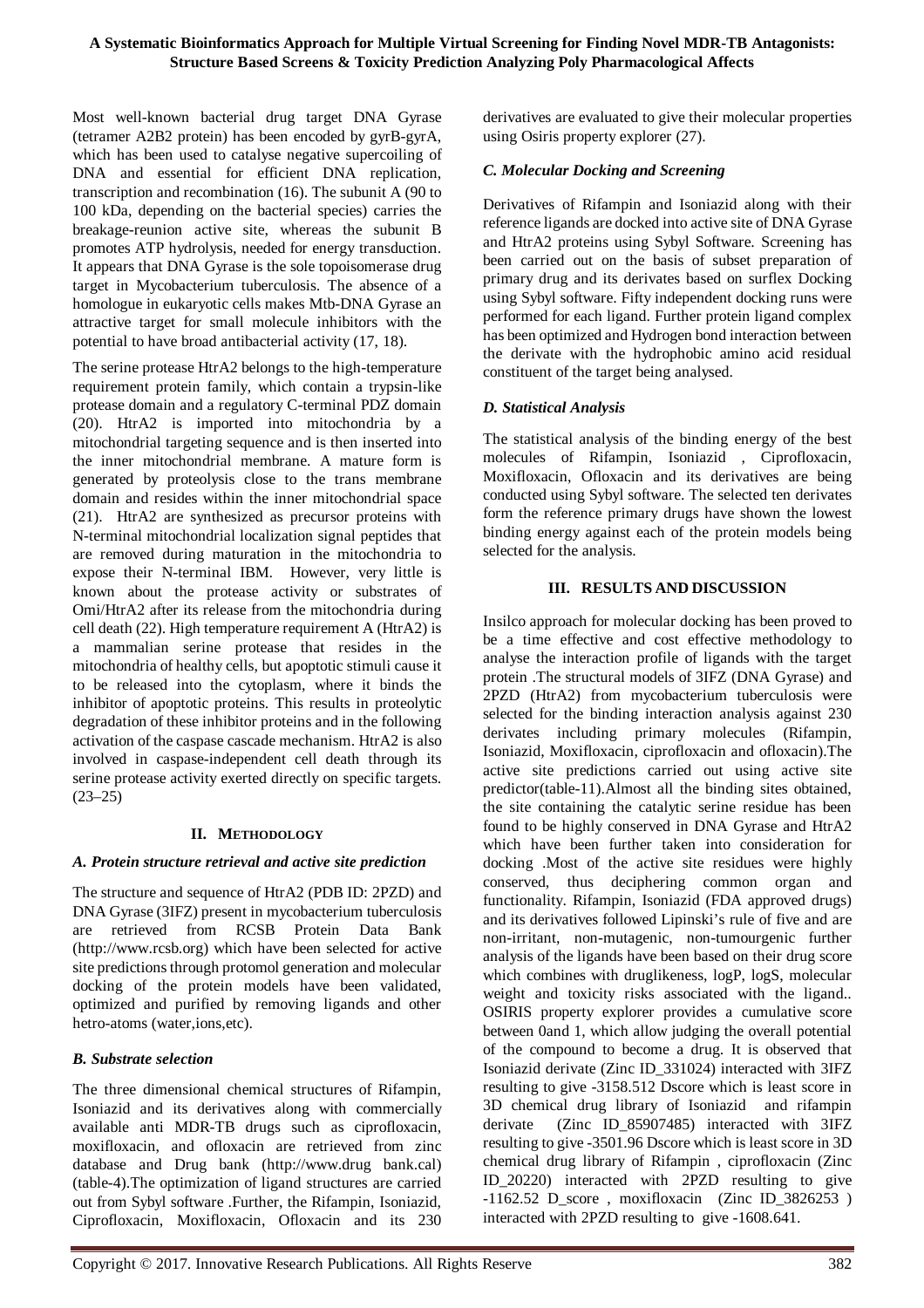| S.No. | <b>Targeting against</b><br>receptor | Drug name     | <b>Zinc ID</b> | No. of poses | <b>Drug Score</b> |
|-------|--------------------------------------|---------------|----------------|--------------|-------------------|
| 1.    | DNA Gyrase (3IFZ)                    | Isoniazid     | 1590           |              | 3.5149            |
| 2.    | DNA Gyrase (3IFZ).                   | Rifampin      | 94313219       | 5            | 7.4105            |
| 3.    | HtrA2 (2PZD)                         | Moxifloxacin  | 3826253        | 5            | 3.9702            |
| 4.    | HtrA2 (2PZD)                         | Ciprofloxacin | 20220          | 5            | 5.3059            |
| 5.    | HtrA2 (2PZD)                         | Ofloxacin     | 537891         |              | 2.7406            |

Table 1: Value/ Drug score of FDA approved MDR-TB antagonist drugs targeting against DNA Gyrase (3IFZ) and Htra2 (2PZD)

Dscore and the ofloxacin derivate (Zinc id\_39383034) has the highest drug score of 0.9 and interacted with 2PZD resulting to give -1642.279 D\_score , one of the other ofloxacin derivative (Zinc\_Id 44830343) also has a comparable drug score of around0.85 (table no-5)which make them a better candidate for the analysis. Rifampin , Isoniazid and its derivatives are evaluated for their inhibitory potential against serine proteases based on their affinity and the interaction patterns. The computational study predicts the higher affinity of the antagonist ligand in terms of least docking score of ligand against the receptor. In the present investigation, Rifampin, Isoniazid and its derivatives molecules which are showing lowest docking

score are considered as the best docked drugs and these derivates of each drug have a higher affinity for proteins (Table No.6,7,8,9,and 10). It is important to mention that docking score itself is not sufficient to predict ligand's potential to inhibit the protein .The stability and interaction between a ligand and the amino acid residues of a protein also play a crucial role for the same. Hydrogen bonds are one of the important parameters for interaction profile analysis. In this regard hydrogen bonds formed in protein ligand complex were illustrated (table no-6.1, 7.1, 8.1, 9.1 and 10.1).

Table 2: Classification of MDR-TB Antagonist drugs on the basis of their partial concentration, solubility, H-bond donor, and

| acceptor         |                             |         |        |                                      |                                                |                               |                         |
|------------------|-----------------------------|---------|--------|--------------------------------------|------------------------------------------------|-------------------------------|-------------------------|
| Drug name        | <b>Structure</b>            | Log p   | Log s  | pKa<br>(at 20 $^{\circ} \mathrm{C})$ | water<br>solubility                            | hydrogen<br>acceptor<br>count | hydrogen<br>donor count |
| <b>Isoniazid</b> | NH <sub>2</sub><br>Ňн<br>o. | $-0.70$ | 0.01   | 1.82                                 | $1.4E + 005$<br>$mg/L$ (at 25<br>$^{\circ}$ C) | $\overline{3}$                | $\overline{2}$          |
| Rifampin         |                             | 2.7     | $-4.3$ | 1.7                                  | $1400$ mg/L (at<br>$25^{\circ}$ C)             | 14                            | 6                       |
| Moxifloxacin     |                             | 2.9     | $-3.4$ | 5.69                                 | $1.68e-01g/1$                                  | $\overline{7}$                | $\overline{2}$          |
| Ciprofloxacin    |                             | 0.28    | $-2.4$ | 6.09                                 | $1.35e + 00g/1$                                | 6                             | $\overline{2}$          |
| Ofloxacin        | $H_3C$                      | $-0.39$ | $-2.4$ | 5.45                                 | $28.3$ mg/ml                                   | $\overline{7}$                | $\mathbf{1}$            |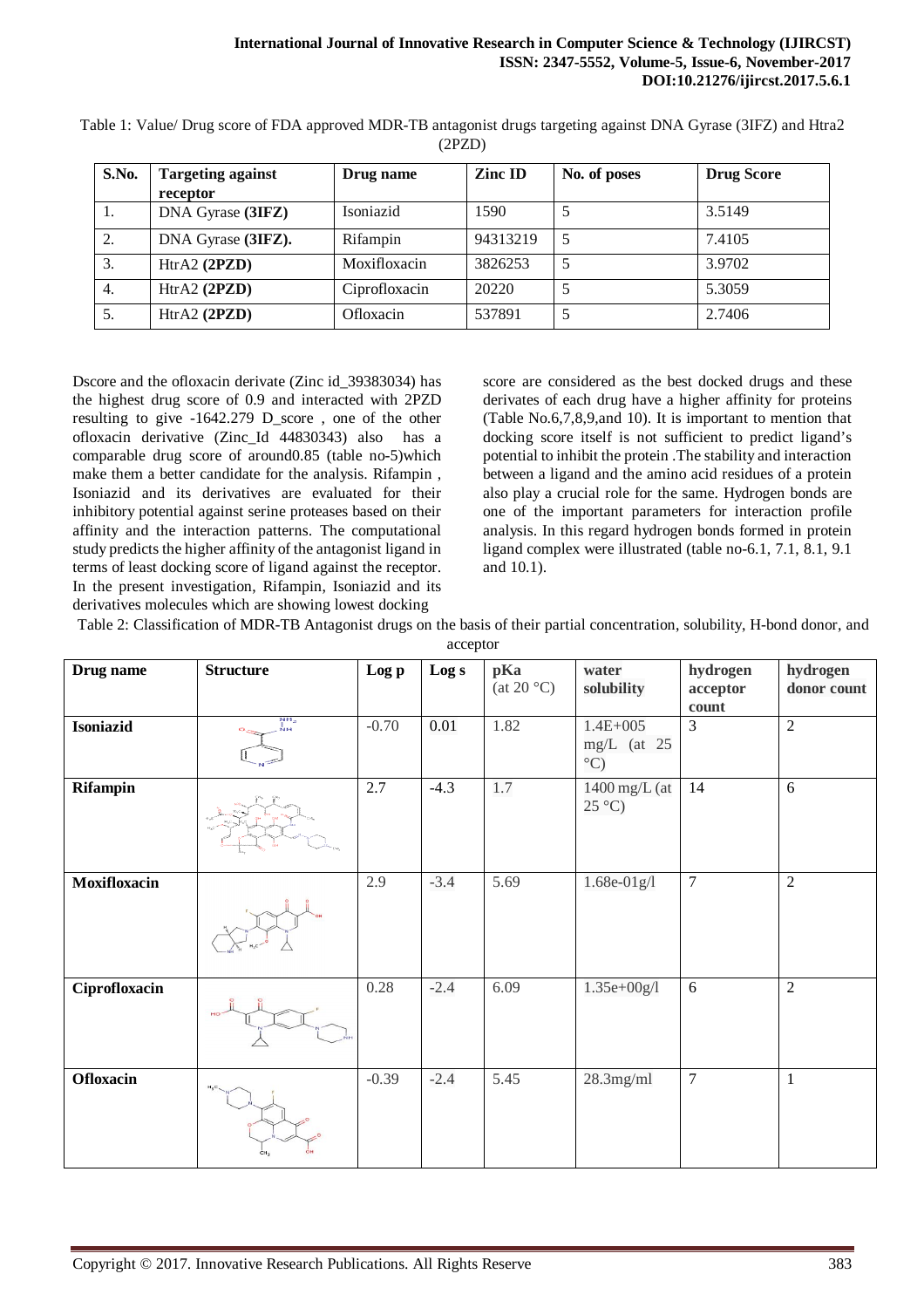## **A Systematic Bioinformatics Approach for Multiple Virtual Screening for Finding Novel MDR-TB Antagonists: Structure Based Screens & Toxicity Prediction Analyzing Poly Pharmacological Affects**

| S.No.          | Compound            | <b>Molecular properties</b> |                  |             |            |                  |                |
|----------------|---------------------|-----------------------------|------------------|-------------|------------|------------------|----------------|
|                | ZINC_ID             | cLogP                       | <b>Molecular</b> | <b>Drug</b> | Drug score | Tumorigenic/     | Reproductive   |
|                |                     |                             | Weight           | likeness    |            | <b>Mutagenic</b> | effective      |
| $\mathbf{1}$   | $1590^{\$}$         | $-1.02$                     | 137.6            | $-5.06$     | 0.06       | Yes/yes          | Yes            |
| $\sqrt{2}$     | 1726073             | $-0.42$                     | 148.6            | 2.75        | 0.27       | Yes/no           | Yes            |
| $\mathfrak{Z}$ | 258332              | $-0.38$                     | 242.6            | 2.75        | 0.33       | Yes/no           | Yes            |
| $\overline{4}$ | 345613              | $-0.98$                     | 151.6            | 0.22        | 0.17       | Yes/no           | Yes            |
| 5              | 1664678             | $-1.4$                      | 181.6            | 3.17        | 0.35       | Yes/no           | Yes            |
| 6              | 5414781             | 0.9                         | 177.6            | 5.62        | 0.34       | Yes/no           | Yes            |
| $\overline{7}$ | 16051610            | 0.38                        | 135.6            | 0.68        | 0.65       | No/no            | <b>No</b>      |
| $\,8\,$        | 3071307             | $-0.6$                      | 213.6            | 2.56        | 0.2        | Yes/yes          | Yes            |
| 9              | 1563455             | $-0.62$                     | 151.6            | $-5.86$     | 0.18       | Yes/no           | Yes            |
| 10             | 94313219#           | 4.7                         | 822.6            | 10.5        | 0.09       | Yes/yes          | N <sub>o</sub> |
| 11             | 85907267            | 4.71                        | 778.6            | 5.71        | 0.22       | No/no            | <b>No</b>      |
| 12             | 77312918            | 3.86                        | 695.6            | 6.59        | 0.28       | No/no            | N <sub>o</sub> |
| 13             | 85896170            | 3.3                         | 821.6            | 8.77        | 0.27       | No/no            | N <sub>o</sub> |
| 14             | 79221574            | 3.88                        | 722.6            | 7.46        | 0.17       | No/no            | N <sub>0</sub> |
| 15             | 20220 <sup>*</sup>  | $-1.53$                     | 331.6            | 2.07        | 0.82       | No/no            | <b>No</b>      |
| 16             | 5929712             | $-0.26$                     | 375.6            | 2.35        | 0.74       | No/no            | N <sub>o</sub> |
| 17             | $0537891^{\bar{x}}$ | $-0.34$                     | 361.6            | 5.77        | 0.87       | No/no            | N <sub>o</sub> |
| 18             | 13535560            | $-0.44$                     | 343.6            | 7.15        | 0.9        | No/no            | No             |
| 19             | 39383034            | $-0.44$                     | 343.6            | 7.15        | 0.9        | No/no            | No             |
| 20             | 44830343            | $-0.95$                     | 405.6            | 6.49        | 0.84       | No/no            | No             |
| 21             | 3826253%            | $-0.95$                     | 401.6            | 1.6         | 0.68       | No/no            | No             |

Table 3: Osiris property explorer prediction: molecular properties of isoniazid<sup>\$</sup>, rifampin<sup>#</sup> ciprofloxacin<sup>\*</sup>, ofloxacin<sup>&</sup> and moxifloxacin**%** and their derivates

Table 4: Comparative docking score analysis of isoniazid<sup>\*</sup> and its 10 derivatives with least docking score out of 50 derivatives against DNA Gyrase (3IFZ)

| Serial no | Drug name         | <b>Total score</b> | No. of | Hydro bond with AA         |
|-----------|-------------------|--------------------|--------|----------------------------|
|           |                   |                    | poses  |                            |
|           | 1590 <sup>*</sup> | 3.5149             | 5      |                            |
| 2         | 1726073           | 0.5318             | 5      | $A/$ Ser 118               |
| 3         | 1402787           | 0.7091             | 5      |                            |
| 4         | 16051610          | 1.3087             | 5      | A/ Gly 179                 |
| 5         | 1664678           | 1.4029             | 5      |                            |
| 6         | 258332            | 1.4048             | 5      |                            |
|           | 3071307           | 1.4187             | 5      | $A/$ Ser 104, A /Gly $101$ |
| 8         | 5414781           | 1.4738             | 5      | $A/$ Ser 104               |
| 9         | 34561360          | 1.6031             | 5      |                            |
| 10        | 331024            | 1.8084             | 5      | A/TYR 276                  |
| 11        | 1563455           | 1.8856             | 5      |                            |

Table 4.1: Best docked drugs of isoniazid out of 10 least docking score drug against DNA Gyrase (3IFZ)

| <b>Serial</b><br>$\mathbf{n}\mathbf{o}$ | Drug     | <b>Total</b><br>score | Crash   | Polar | <b>D</b> score | <b>PMF</b> |
|-----------------------------------------|----------|-----------------------|---------|-------|----------------|------------|
|                                         | 331024   | 2.05                  | $-0.21$ | 1.71  | $-3158.51$     | $-4.120$   |
| 2                                       | 5414781  | 1.89                  | $-1.61$ | 1.71  | $-260.834$     | 15.196     |
| 3                                       | 3071307  | 1.64                  | $-0.12$ | 1.10  | $-228.503$     | 10.292     |
| $\overline{4}$                          | 1726073  | 1.52                  | $-0.19$ | 1.69  | $-158.019$     | 22.892     |
| 5                                       | 16051610 | 1.51                  | $-0.30$ | 1.65  | $-175.820$     | $-23.386$  |
| 6                                       | 258332   | 0.08                  | $-0.69$ | 0.67  | $-277.287$     | $-18.097$  |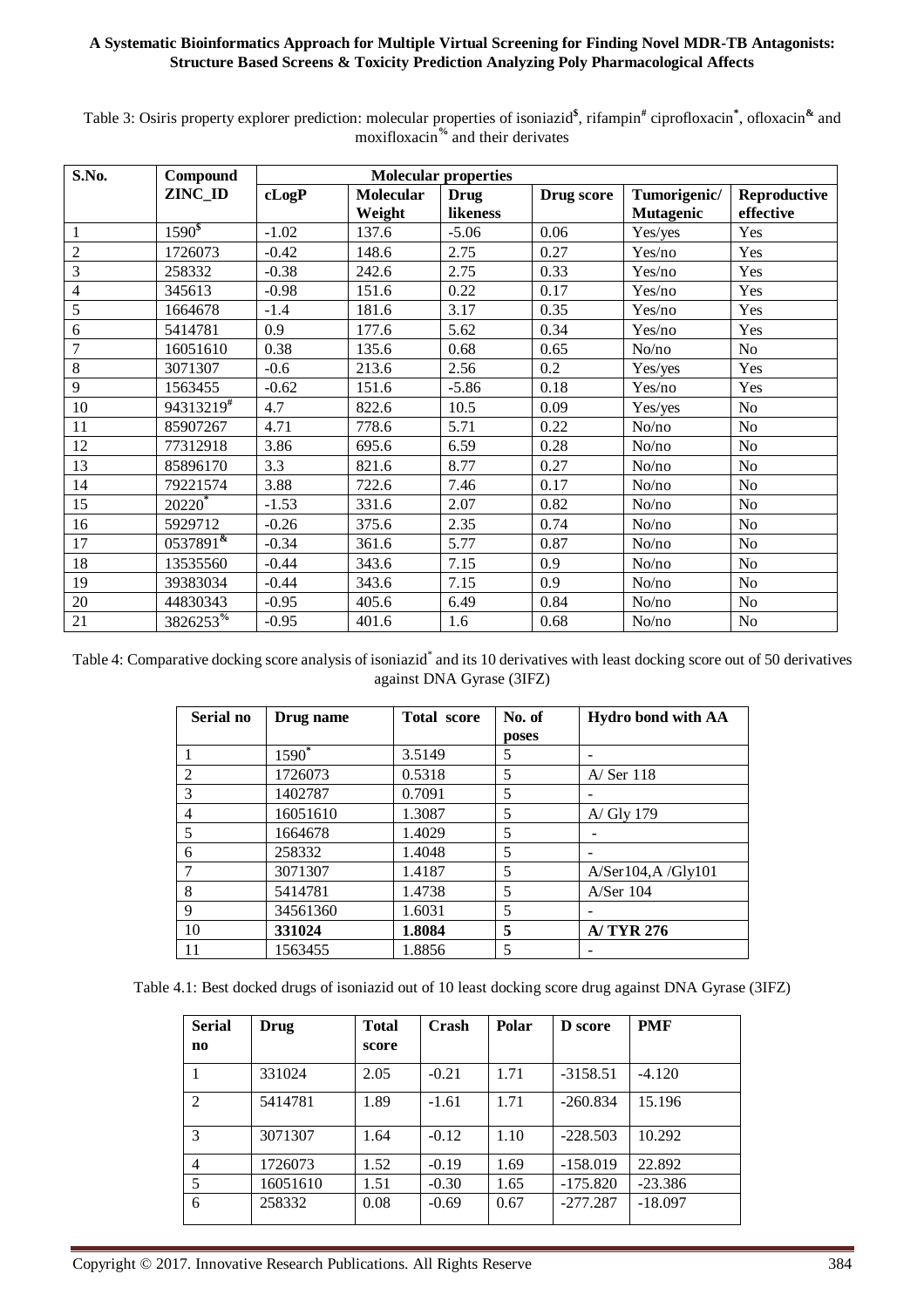





**Figure 2:** Multiple screening image of Isoniazid (Zinc ID\_1590) against DNA Gyrase (3IFZ) bonding with residue A/ASP122, A/ASN121, A/GLN101, A/GLY47, and A/GLY177and A/SER178.



**Figure 3:** Docking interaction of Isoniazid derivate (Zinc ID\_16051610) against DNA Gyrase (3IFZ) bonding with residue A/GLY179.



**Figure 4**: Multiple screening image of Isoniazid derivate (Zinc ID\_16051610) against DNA Gyrase (3IFZ) bonding with residue A/TYR276, A/GLN277, A/SER118, A/ASP122, A/GLY177, A/ASN176, A/SER178, A/ASN172 and A/GLY179.



**Figure 5:** Docking interaction of Rifampin (Zinc ID\_ 94313219) against DNA Gyrase (3IFZ) bonding with residue A/PRO119, A/ASP122.



**Figure 6:** Multiple screening image of Rifampin (Zinc ID\_94313219) against DNA Gyrase (3IFZ) bonding with residue A/GLN277, A/GLY120, A/PRO119, A/ASP122, A/SER118, A/SER104 and A/TRP103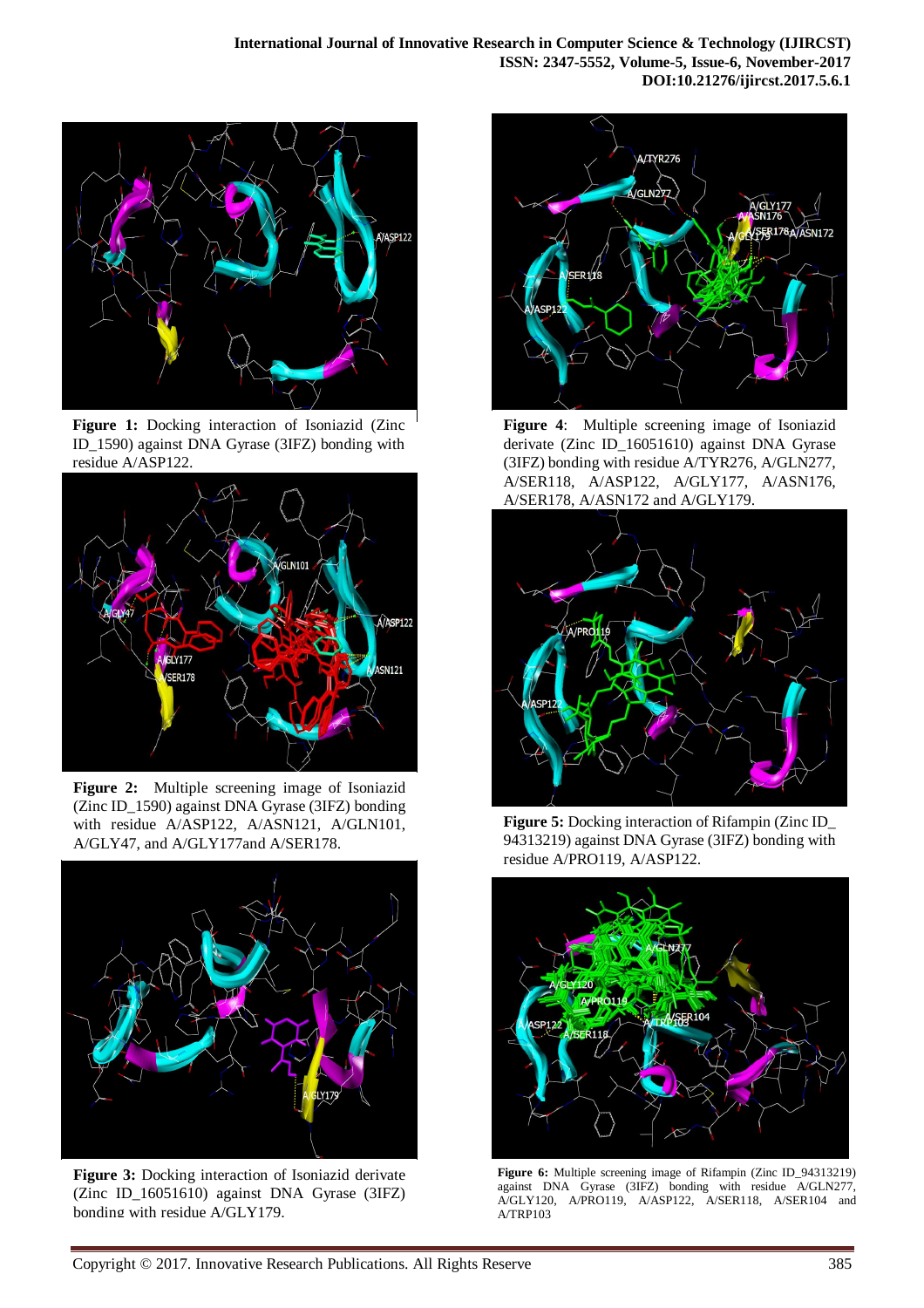**A Systematic Bioinformatics Approach for Multiple Virtual Screening for Finding Novel MDR-TB Antagonists: Structure Based Screens & Toxicity Prediction Analyzing Poly Pharmacological Affects**



Figure 7: Docking interaction of moxifloxacin (Zinc ID 3826253) against HtrA2 (2PZD) bonding with residue A/TYR361.



Figure 8: Docking interaction of ciprofloxacin (Zinc ID\_ 20220) against HtrA2 (2PZD) bonding with residue A/GLU455 and A/TYR361.



**Figure 9:** Multiple screening image of ciprofloxacin (Zinc ID\_ 20220) against HtrA2 (2PZD) bonding with residue A/GLU455, A/TYR361, A/GLY399 and A/LEU398.



**Figure 10:** Docking interaction of oflaxacin (Zinc ID 537891) against HtrA2 (2PZD) bonding with residue A/TYR361.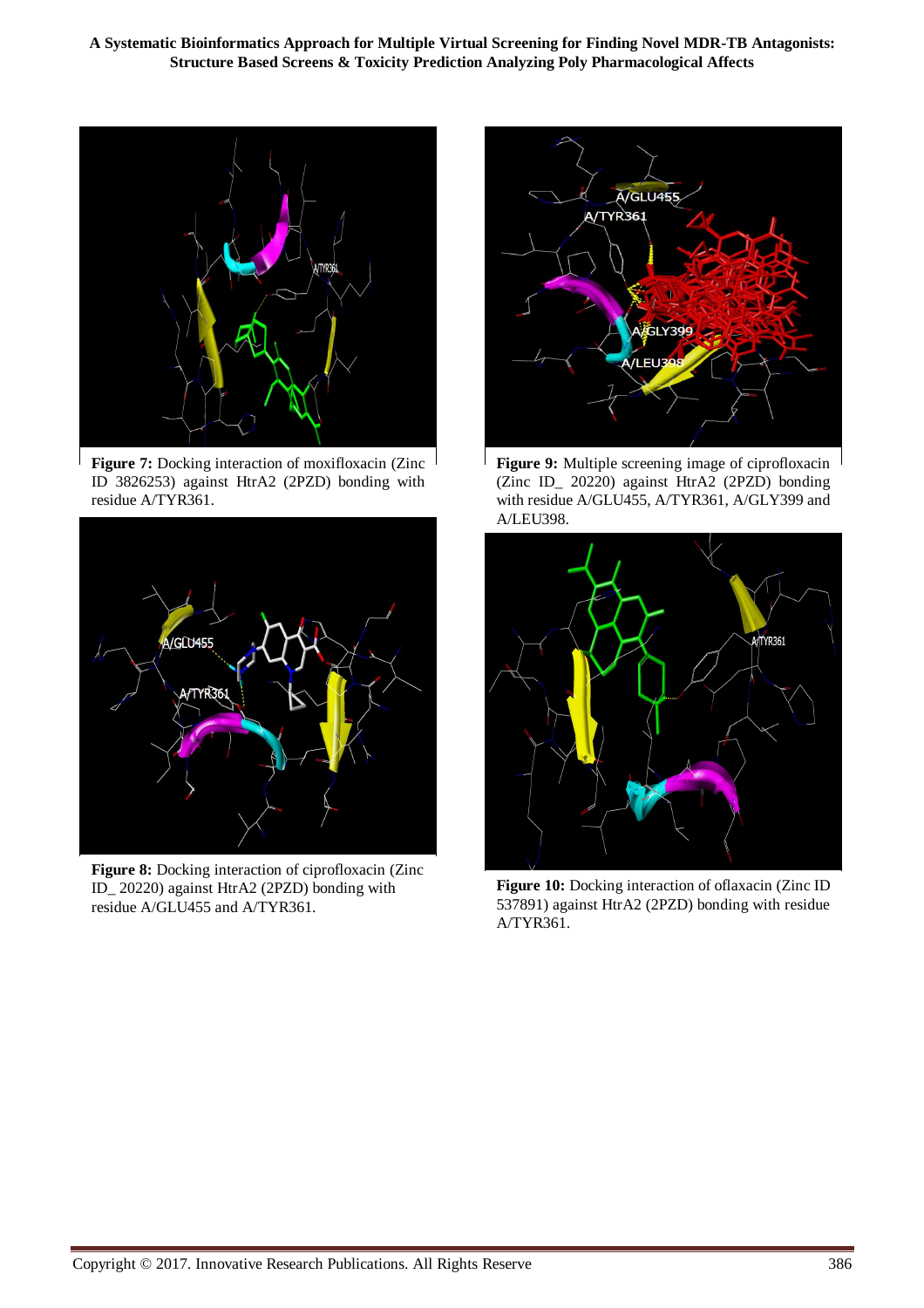## **International Journal of Innovative Research in Computer Science & Technology (IJIRCST) ISSN: 2347-5552, Volume-5, Issue-6, November-2017 DOI:10.21276/ijircst.2017.5.6.1**

Table 5: Comparative docking score analysis of Rifampin<sup>\*</sup> and its 10 derivatives with least docking score out of 31derivatives against DNA Gyrase (3IFZ)

| Serial no. | Drug name | <b>Total score</b> | Number of poses          | Hydro bond with<br>AA |
|------------|-----------|--------------------|--------------------------|-----------------------|
|            |           |                    |                          |                       |
|            | 94313219* | 7.4105             | 5                        |                       |
| 2          | 95100869  | $-5.7439$          | 5                        |                       |
| 3          | 85896181  | $-1.2636$          | 5                        |                       |
|            | 85907485  | 0.7653             | 5                        | A/VAL278              |
|            | 79210126  | 1.1522             | $\overline{\mathcal{L}}$ |                       |
| 6          | 94313220  | 1.8382             | 5                        | A/GLN277              |
|            | 85907267  | 2.4754             | 5                        |                       |
| 8          | 85896170  | 2.6236             | 5                        |                       |
| 9          | 79221574  | 2.9294             | 5                        | A/GLY120              |
| 10         | 77312918  | 3.0864             | 5                        |                       |
| 11         | 49538620  | 3.2841             | 5                        |                       |

Table 5.1: Best docked drugs of Rifampin out of 10 least docking score drug against DNA Gyrase (3IFZ)**.**

| Serial no.     | <b>Drug</b> | <b>Total score</b> | Crash    | Polar | <b>D</b> score | <b>PMF</b> |
|----------------|-------------|--------------------|----------|-------|----------------|------------|
|                |             |                    |          |       |                |            |
|                | 85907485    | 6.41               | $-1.48$  | 2.45  | $-3501.961$    | $-19.587$  |
| 2              | 85907267    | 5.28               | $-1.42$  | 0.66  | $-679.814$     | $-4.890$   |
| 3              | 94313220    | 4.27               | $-2.96$  | 2.77  | 857.932        | 32.081     |
| $\overline{4}$ | 79221574    | 3.83               | $-1.12$  | 1.02  | $-606.157$     | 2.838      |
|                | 95100869    | $-10.54$           | $-18.56$ | 0.97  | $-2687.529$    | 51.751     |
| 6              | 85896181    | $-27.40$           | $-40.61$ | 0.72  | $-1485.852$    | 144.474    |

Table 6: Comparative docking score analysis of ciprofloxacin<sup>\*</sup> and its 10 derivatives with least docking score out of 50 derivatives against HtrA2(2PZD).

| Serial no     | Drug name | <b>Total score</b> | Number of poses | Hydro bond with          |
|---------------|-----------|--------------------|-----------------|--------------------------|
|               |           |                    |                 | AA                       |
|               | $20220^*$ | 5.3059             | 5               |                          |
| $\mathcal{L}$ | 1089984   | 0.4892             | 5               |                          |
|               | 70460737  | 1.2494             | 5               | ۰                        |
|               | 3886912   | 1.8838             | 5               | $\overline{\phantom{0}}$ |
|               | 65739406  | 2.0182             | 5               |                          |
| 6             | 366933    | 2.2711             | 5               |                          |
|               | 2540776   | 2.4487             | 5               |                          |
| 8             | 5161651   | 2.7283             | 5               |                          |
| 9             | 3887391   | 2.7652             | 5               |                          |
| 10            | 26740199  | 2.9823             | 5               | $\overline{\phantom{0}}$ |
|               | 5929712   | 3.0542             | 5               | $\overline{\phantom{0}}$ |

Table 6.1: Best docked drugs of ciprofloxacin out of 10 least docking score drug against HtrA2

| Serial no | Drug    | <b>Total score</b> | Crash score | Polar    | <b>D</b> score | <b>PMF</b> score |
|-----------|---------|--------------------|-------------|----------|----------------|------------------|
|           | 2540776 | 3.02               | $-0.46$     | 0.00     | -735.147       | $-5.237$         |
|           | 3887391 | 2.42               | $-0.28$     | 0.00     | -849.478       | $-26.550$        |
|           | 1089984 | $-0.02$            | $-0.49$     | $0.00\,$ | $-2001.970$    | $-1.494$         |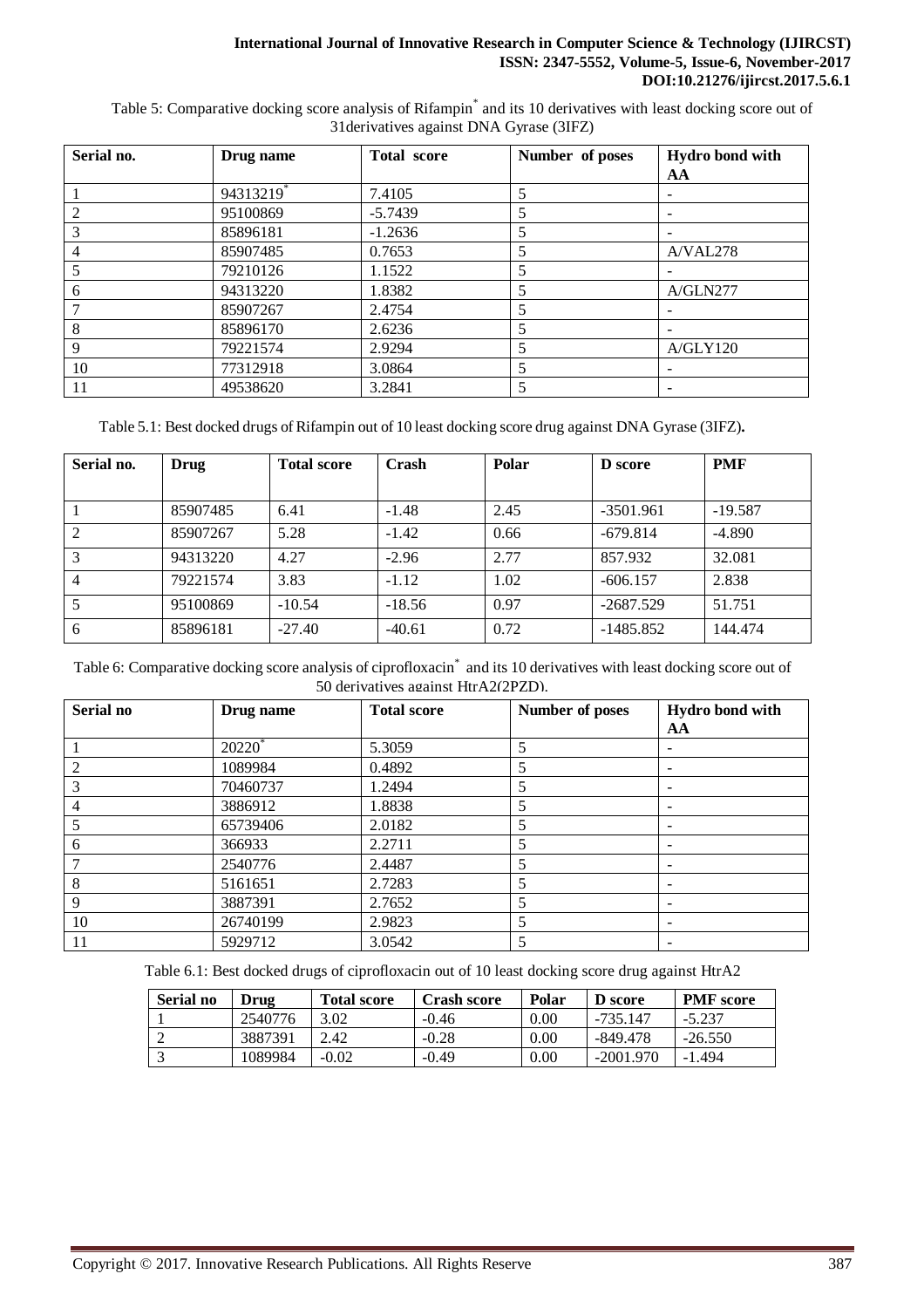## **A Systematic Bioinformatics Approach for Multiple Virtual Screening for Finding Novel MDR-TB Antagonists: Structure Based Screens & Toxicity Prediction Analyzing Poly Pharmacological Affects**

Table 7: Comparative docking score analysis of ofloxacin<sup>\*</sup> and its 10 derivatives with least docking score out of 50 derivatives against HtrA2(2PZD).

| Serial no | Drug name | <b>Total score</b> | Number of poses          | <b>Hydro bond with AA</b> |
|-----------|-----------|--------------------|--------------------------|---------------------------|
|           | 537891*   | 2.7406             |                          |                           |
|           | 44830343  | 0.6631             |                          | A/THR457                  |
|           | 22065454  | 1.442              |                          |                           |
|           | 3426255   | 1.528              | 5                        | A/TYR361/B /HIS394        |
|           | 13535560  | 1.6617             |                          |                           |
|           | 22065452  | 1.7088             | 5                        |                           |
|           | 67665161  | 2.2698             | $\overline{\mathcal{L}}$ | -                         |
|           | 65739900  | 2.4663             | 5                        | -                         |
| 9         | 65735081  | 2.5841             | 5                        | $\overline{\phantom{a}}$  |
| 10        | 39383034  | 3.0366             | 5                        | <b>A/LEU398</b>           |

Table 7.1: Best docked drugs of Ofloxacin out of 10 least docking score drug against HtrA2 (2PZD).

| Serial no | Drug     | <b>Total score</b> | Crash   | Polar | <b>D</b> score | <b>PMF</b> |
|-----------|----------|--------------------|---------|-------|----------------|------------|
|           | 39383034 | 2.76               | $-0.22$ | 1.66  | $-1642.279$    | $-29.315$  |
|           | 67665161 | 2.72               | $-0.92$ | 0.00  | $-516.390$     | $-12.880$  |
|           | 65739900 | 2.62               | $-0.40$ | 0.00  | $-268.527$     | $-23.989$  |
|           | 65735081 | 2.48               | $-0.39$ | 0.00  | $-740.094$     | $-4.452$   |
|           | 22065454 | 1.97               | $-0.23$ | 0.00  | $-183.217$     | $-34.102$  |
|           | 22065452 | 1.73               | $-0.31$ | 0.00  | $-336.583$     | $-13.586$  |
|           | 03426255 | l.69               | $-1.58$ | 1.93  | $-1601.285$    | $-85.279$  |
| 8         | 44830343 | 0.88               | $-0.84$ | 1.54  | $-402.976$     | $-49.679$  |

Table 8: Comparative docking scores analysis of moxifloxacin**\$** and its 10 derivatives with least docking score out of 50 derivatives against HtrA2 (2PZD).

| Serial no.     | Drug name             | <b>Total score</b> | Number of poses | Hydro bond with          |
|----------------|-----------------------|--------------------|-----------------|--------------------------|
|                |                       |                    |                 | AА                       |
|                | 3826253 <sup>\$</sup> | 3.9702             | 5               | <b>A/TYR361</b>          |
|                | 65747896              | 2.4187             | 5               |                          |
|                | 9210709               | 2.5336             | 5               |                          |
| $\overline{4}$ | 8670498               | 2.6999             | 5               | $\overline{\phantom{0}}$ |
|                | 17527863              | 2.7958             | 5               |                          |
| b              | 9210710               | 3.0052             | 5               |                          |
|                | 17297429              | 3.0162             | 5               |                          |
| 8              | 30819403              | 3.1324             | 5               |                          |
| 9              | 17297427              | 3.1373             | 5               | $\overline{\phantom{0}}$ |
| 10             | 65742956              | 3.4452             | 5               |                          |
| 11             | 8670499               | 3.4760             | 5               | $\overline{\phantom{0}}$ |

Table 8.1: Best docked drugs of moxifloxacin out of 10 least docking score drug against HtrA2 (2PZD).

| Serial no | Drug     | <b>Total score</b> | <b>Crash score</b> | Polar score | D score     | <b>PMF</b> |
|-----------|----------|--------------------|--------------------|-------------|-------------|------------|
|           | 03826253 | 3.20               | $-0.48$            | 0.12        | $-1608.641$ | $-29.765$  |
| ∸         | 17297427 | 3.10               | $-0.36$            | 0.00        | -704.187    | $-17.679$  |
|           | 08670498 | 2.98               | $-0.22$            | 1.47        | $-503.868$  | $-72.414$  |

## **IV. CONCLUSION**

Analyzing the binding patterns of derivates of rifampin ,isoniazid ,moxifloxacin ,ofloxacin and ciprofloxacin, it has been observed that Isoniazid derivate with Zinc ID\_331024 has -3158.51 D\_score and rifampin derivate with Zinc ID\_85907485 has -3501.96 D\_score, ciprofloxacin with Zinc ID\_20220 has D\_score -1162.52 but no hydrogen bond interactions were observed, moxifloxacin with Zinc ID\_3826253 has -1608.64 D\_score

and the ofloxacin derivate with Zinc id\_39383034 has the D score of –1642.279 which is least D score than other 3D chemical library targeting against Htra2(2PZD) and it has a drug\_score of 0.9 compared with another Ofloxacin derivate Zinc Id 44830343 has comparable drug score of around0.85 which predict them as a better candidate for the analysis. The ofloxacin derivate Zinc ID\_39383034 interacted with LEU398(Chain A of Htra2 receptor) and rifampin derivate with Zinc ID\_85907485 interacted with